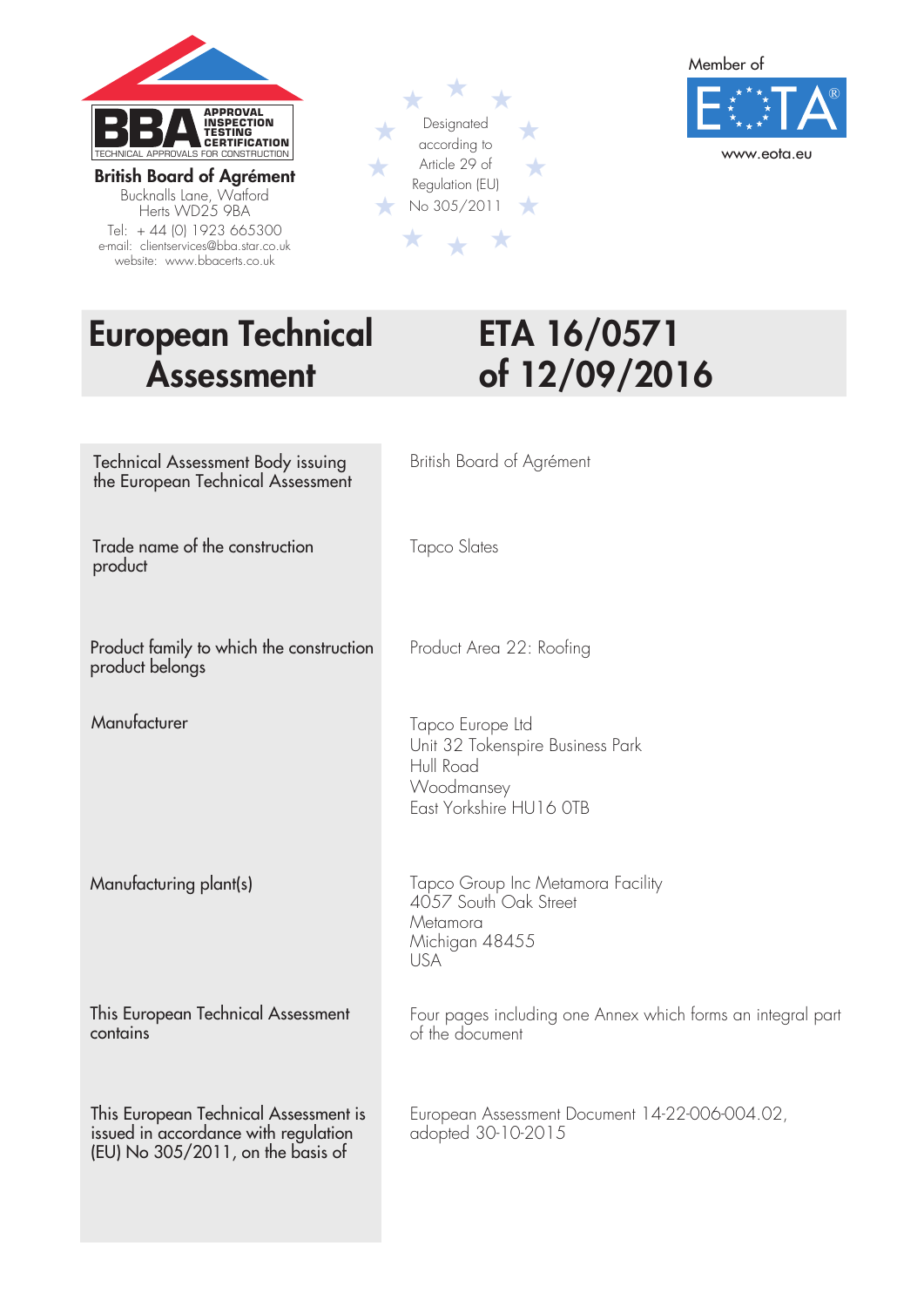#### *Page 2 of European Technical Assessment ETA-16/0571 issued on 12 September 2016*

Translations of the European Technical Assessment in other languages shall fully correspond to the original issued document and should be identified as such.

Communication of this European Technical Assessment, including transmission by electronic means, shall be in full (except the confidential Annex(es) referred to above). However, partial reproduction may be made with the written consent of the Technical Assessment Body. Any partial reproduction has to be identified as such.

#### 1 Technical description of the product

Tapco Slates are compression-moulded slates made from a blend of recyclable polypropylene, limestone, fillers (including fire retardants) and pigments. Ridge-caps made to the same formulation are also available for use with the slates.

The slates have the nominal characteristics of:

| Dimensions (mm)                         | $445 \times 305$                                                                                                                                                                  |
|-----------------------------------------|-----------------------------------------------------------------------------------------------------------------------------------------------------------------------------------|
| Nominal thickness (mm)                  | top edge 7, bottom edge 3.5                                                                                                                                                       |
| Average density ( $kg\text{-}cm^{-3}$ ) | 1.32                                                                                                                                                                              |
| Installed weight $(kg·m-2)$             | 13.5                                                                                                                                                                              |
| Colours                                 | Stone Black, Pewter Grey, Plum, Brick Red, Chestnut Brown, Mist Grey,<br>Brandywine, Red Rock, Olive, Sage Green, Grey/Black blend, Evergreen, Ash<br>Grey, Granite and Graphite. |
| Finishes                                | Six embossed pattern finishes are available.                                                                                                                                      |

Slight colour variations may exist between batches and the product should be randomised on site to achieve a consistent appearance when installed.

The slates are marked with blind holes for installation.

#### 2 Specification of intended use(s) in accordance with the applicable European Assessment Documents (hereinafter EAD)

The slates are for use as a weatherproof finish to pitched roofs.The image below shows the product installed on a pitched roof.



- 3 Performance of the product and references to the methods used for its assessment
- 3.1 Mechanical resistance and stability (BWR 1)

| Characteristic | Method  | ategory.    |
|----------------|---------|-------------|
| Bending moment | ENI 402 | See Annex A |

#### 3.2 Safety in case of fire (BWR 2)

| Characteristic | Method                                                              | Classification |
|----------------|---------------------------------------------------------------------|----------------|
|                | External fire performance Classified to EN 13501-5: 2005 + A1: 2009 | -See Annex A   |

#### 3.3 Hygiene, health and the environment (BWR 3)

The manufacturer has made a declaration that the product does not contain any dangerous substances.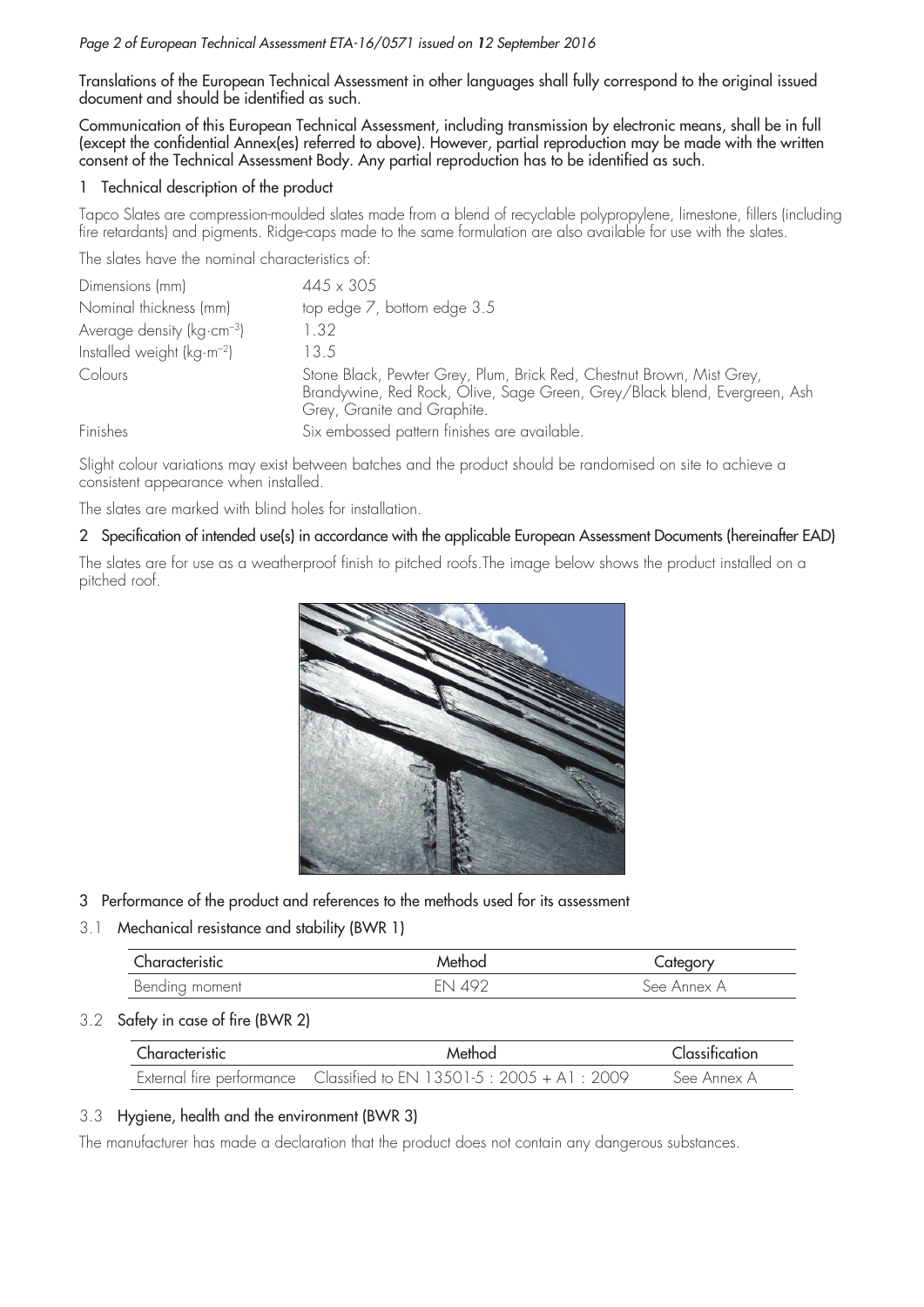#### *Page 3 of European Technical Assessment ETA-16/0571 issued on 12 September 2016*

#### 3.4 Safety and accessibility in use (BWR 4)

| Characteristic                               | Method                  | Category                   |
|----------------------------------------------|-------------------------|----------------------------|
| <b>Dimensions</b>                            | EN 492                  | See Annex A                |
| Density                                      | EN 492                  | See Annex A                |
| Water absorption                             | EAD                     | See Annex A                |
| Dimensional stability                        | FAD                     | See Annex A                |
| Warm water immersion at ambient temperature  | EN 492                  | See Annex A                |
| Warm water immersion at elevated temperature | EN 492                  | See Annex A                |
| Dry heat at elevated temperatures            | EN 492                  | See Annex A                |
| Freeze/thaw cycling                          | <b>EN 492</b>           | See Annex A                |
| UV exposure                                  | EN ISO 4892-3<br>EN 492 | See Annex A<br>See Annex A |
| Heat-rain cycling                            | <b>EN 492</b>           | See Annex A                |

#### 3.5 Protection against noise (BWR 5)

Not relevant.

#### 3.6 Energy economy and heat retention (BWR 6)

Not relevant.

#### 3.7 Sustainable use of natural resources (BWR 7)

Not relevant.

#### 4 Assessment and verification of constancy of performance (hereinafter AVCP) system applied, with reference to its legal base

According to the Decision 1998/436/EC<sup>(1)</sup> and amended by Decision 2001/596/EC<sup>(2)</sup> of 8 January 2001 of the European Commission, the system of assessment and verification of constancy of performance [see Annex V to Regulation (EU) No 305/2011] is as follows:

| Product           | Intended use                                                       | Level or class | System |
|-------------------|--------------------------------------------------------------------|----------------|--------|
|                   | As roof coverings subject to external fire performance regulations | See EN 13501-5 |        |
| Roofing<br>Slates |                                                                    | ROOF           |        |
|                   | As roof coverings subject to regulations on dangerous substances   |                |        |
|                   | As roof coverings for all other uses                               |                |        |

(1) Official Journal of the European Communities L194 of 10 July 1998.

(2) Official Journal of the European Communities L209 of 2 August 2001.

#### 5 Technical details necessary for the implementation of the AVCP system, as provided for in the applicable EAD

Technical details necessary for the implementation of the Assessment and Verification of Constancy of Performance (AVCP) are laid down in the control document deposited at the British Board of Agrément.

#### 5.1 Tasks of the Assessment Holder

The manufacturer must make a Declaration of Conformity, stating that the construction product is in conformity with the provisions of the European Technical Assessment.



On behalf of the British Board of Agrément



Vain

John Albon – Head of Approvals Claire Curtis-Thomas

Date of issue: 12 September 2016 Construction Products Chief Executive